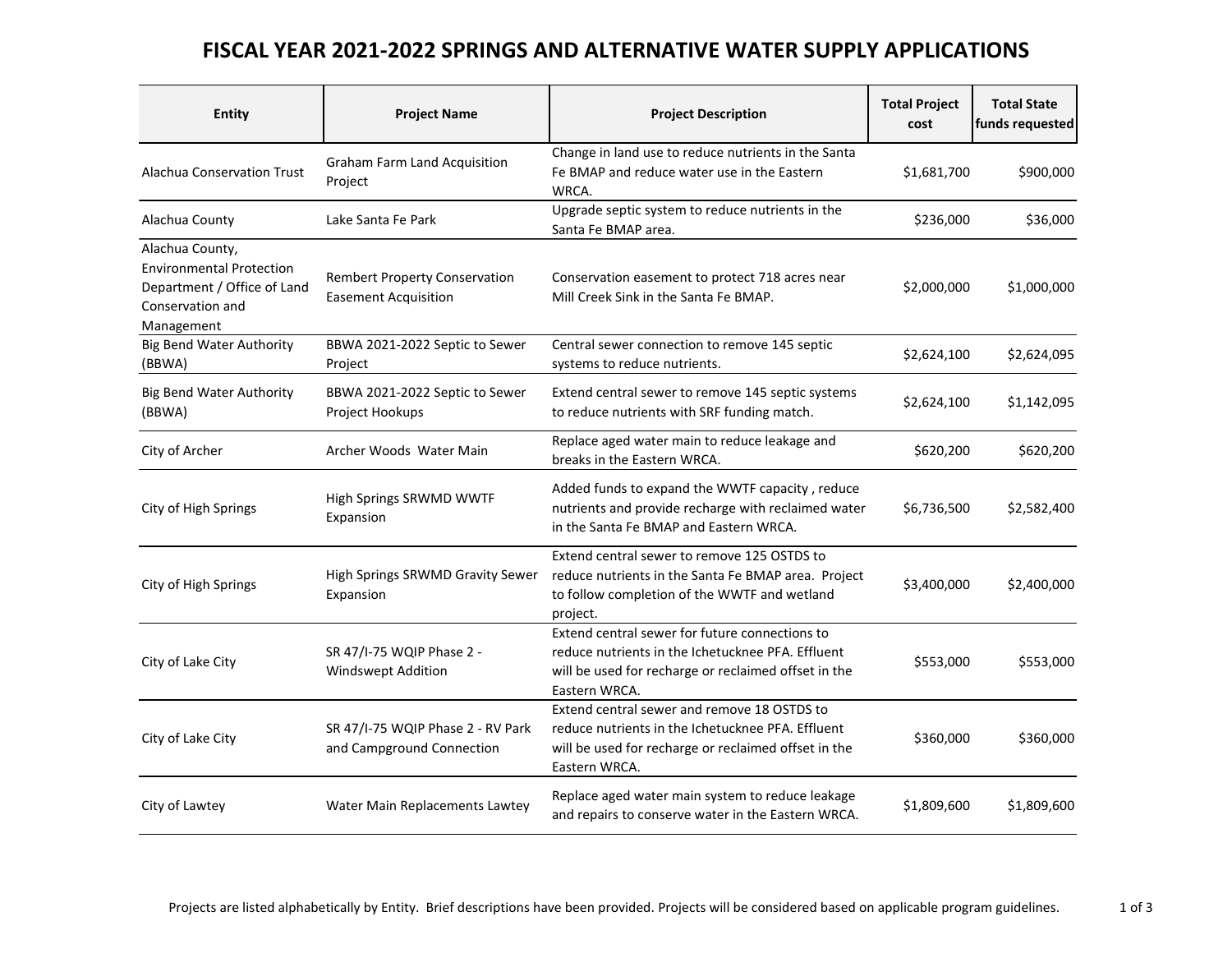## FISCAL YEAR 2021-2022 SPRINGS AND ALTERNATIVE WATER SUPPLY APPLICATIONS

| <b>Entity</b>                                      | <b>Project Name</b>                                                                          | <b>Project Description</b>                                                                                                                                                    | <b>Total Project</b><br>cost | <b>Total State</b><br>funds requested |
|----------------------------------------------------|----------------------------------------------------------------------------------------------|-------------------------------------------------------------------------------------------------------------------------------------------------------------------------------|------------------------------|---------------------------------------|
| City of Live Oak                                   | City of Live Oak Wastewater<br>Expansion                                                     | Extend central sewer to two areas of Live Oak to<br>reduce nutrients in a BMAP area. Remove 23 OSTDS<br>in the Suwannee BMAP.                                                 | \$1,214,730                  | \$1,162,035                           |
| City of Madison                                    | Madison Septic To Sewer                                                                      | Extend central sewer and remove 180 septic<br>systems to reduce nutrients                                                                                                     | \$6,273,679                  | \$6,273,679                           |
| City of Newberry                                   | Newberry Enhanced Wetland<br><b>Treatment Project</b>                                        | Upgrade existing WWTF to reduce nutrients in the<br>Santa Fe BMAP and Devil's Ear PFA and provide<br>reclaimed water for recharge in the Eastern WRCA.                        | \$4,175,000                  | \$3,950,000                           |
| City of Newberry                                   | Newberry Potable Water Storage<br>Facility                                                   | Add a new water storage tank to the existing facility<br>to increase capacity.                                                                                                | \$1,784,270                  | \$892,135                             |
| City of Trenton                                    | <b>Trenton SRWMD WWTF</b><br>Improvements                                                    | Upgrade existing WWTF to AWT to reduce nutrients<br>in the Suwannee BMAP and Fanning Manatee PFA.                                                                             | \$5,922,500                  | \$5,922,500                           |
| Columbia County BOCC                               | <b>NFMIP Wastewater Treatment Plant</b><br>Phase 2 - Upgrade and PAR                         | Retrofit new Phase 1 0.5 mgd WWTF to 0.5 mgd<br>AWT and PAR for the North Florida Mega Industrial<br>Park.                                                                    | \$2,960,000                  | \$2,900,000                           |
| Nature Coast Regional Water<br>Authority (NCRWA)   | WWTF Sys. Ext., Phase VII, Lancaster<br><b>Correctional Facility and Aquifer</b><br>Recharge | Extend force main from Lancaster to Fanning's<br>WWTF to improve nutrient reduction in the<br>Suwannee BMAP, Fanning Manatee PFA and provide<br>recharge in the Eastern WRCA. | \$2,900,000                  | \$2,900,000                           |
| Suwannee River Water<br><b>Management District</b> | <b>Telford Springs Land Acquisition</b>                                                      | Acquire 94 acres of land for conservation and<br>provide public access to second magnitude spring.                                                                            | \$1,135,000                  | \$879,625                             |
| Suwannee River Water<br><b>Management District</b> | <b>Pivot Retrofits</b>                                                                       | Provide cost share to retrofit pivots to decrease<br>water use in the Eastern WRCA and support the<br>MFLs in the Lower Santa Fe Ichetucknee Rivers                           | \$555,556                    | \$500,000                             |
| Tall Timbers, Inc.                                 | Adams Springs Acquisition and<br>Restoration                                                 | Land use change and acquisition containing eight<br>springs in the Wacissa BMAP area. Impoundments<br>will be removed to restore natural flow.                                | \$1,990,178                  | \$1,950,000                           |
| Taylor Coastal Water and<br>Sewer District (TCWSD) | <b>TCWSD wells</b>                                                                           | Water System Improvements Phase I Replacement of existing well to mitigate iron<br>bacteria and reduce flushing to conserve water.                                            | \$1,102,555                  | \$1,002,555                           |
| <b>Town of Greenville</b>                          | Improvements                                                                                 | Greenville Water Distribution System Replace aged water main system to reduce leakage<br>and increase fire protection.                                                        | \$3,310,646                  | \$3,310,646                           |